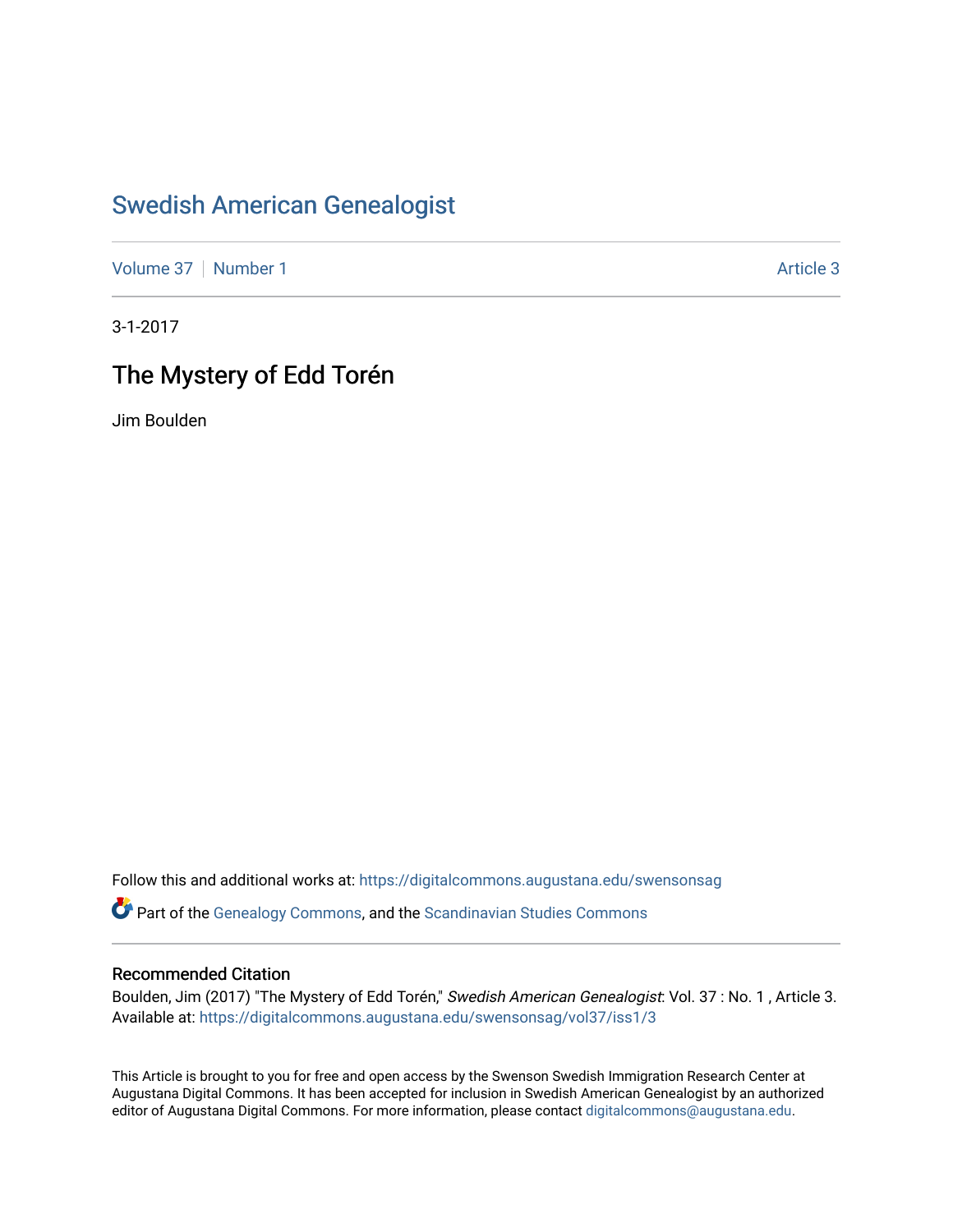# The Mystery of Edd Thorén –

### **or how a change of name befuddled a descendant**

#### BY JIM BOULDEN

*"Yes, there will be Christmas soon but what kind of Christmas will it be in the forest. Oh my precious darling how I wish to be with you at Christmas but sadly enough I will probably be in the wild forest instead, but my hope in God is that next Christmas we will not be so separated, yes there will soon be three months passing and we may then meet again, how fun!"*

These words penned in Swedish by Edd Thorén to my great-grandmother Hanna Wahlgren just before Christmas 1896 were so close to her heart that she kept three letters from Edd until she died in 1956.

### **But who was he?**

Genealogy is full of mysteries and questions, particularly Swedish family history. It can take decades to crack the mystery, if you ever can.

One mystery stuck in the "to do" file was who exactly was Edd Thorén and why did my great-grandmother keep his letters? Three love letters, written from various places in North Dakota and Montana in 1896 and 1897, were among her possessions we found in my grandmother's attic.

But Johanna Christina Wahlgren (mostly known as Hanna) born in Kråksjö, Ljuder parish, (Kron.) on 19 Mar. 1876, married my great-grandfather Johan Edvin Larsson (known as John Edwin Larson) [b 2 Apr. 1868 in Trökörna (Skar.)] in Schenectady, New York in 1898 and did not marry an Edd Thorén, not that I knew anyway.

Still she kept these letters her entire life. Letters where Edd professed his love as only a young man missing his beau can.

"I hope you can walk your path without thorns and no clouds will stand in the way of your head," Edd ended the pre-Christmas letter with.

A year and a half before, Hanna and her brother Carl (b 29 Sep. 1869 in Ljuder) left their parents behind for good.

da att.

Ja, vi har snart jul nu, men hvad är det för jul att vara i skogen o min Dyra älskling hvad jag önskar att jag vore hos dig till jul men ty värr så är jag nog i vilda skogen i stället men jag hoppas till Gud att nästa Jul att vi då ej skal vara så långt skilda ått, ja det skall snart gå en tre månader till och sen får vi träffas så roligt!

*Yes, there will be Christmas soon but what kind of Christmas will it be in the forest. Oh my precious darling how I wish to be with you at Christmas but sadly enough I will probably be in the wild forest instead, but my hope in God is that next Christmas we will not be so separated, yes there will soon be three months passing and we may then meet again, how fun!*

Carl was leaving from Ljuder, and Hanna from Karlskrona (Blek.) where she



*S/S Island.*

had been a domestic for short time, and set sail on the ship *Island* (of the Scandinavian-America Line) for New York on 29 May 1895. Johanna Wahlgren was listed as a 19-year-old "servant girl" and Carl was a 25-year-old laborer. Both had tickets for New York. They arrived at Ellis Island on 14 June, where they were recorded as "Wallgren" and they listed their destination as Hillsboro, North Dakota.

Edd Thorén's pre-Christmas letter written 18 months later was placed in an

*2 Swedish American Genealogist 2017:1*